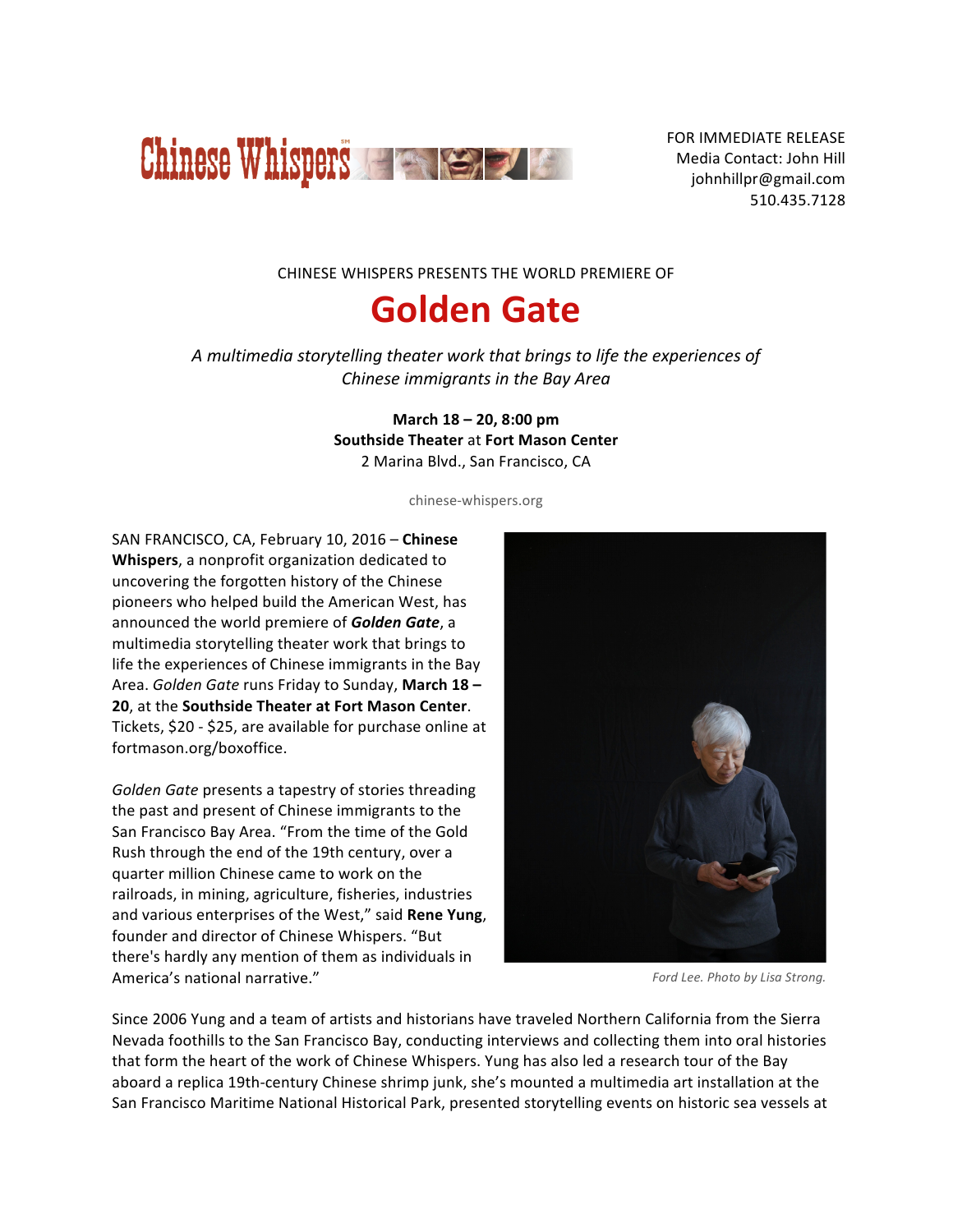Fisherman's Wharf, and convened public panels at the Richmond Craneway Pavilion and the EcoCenter at Heron's Head Park in Bayview Hunters Point.

In addition, Yung has conducted new immigrant storytelling workshops at the Chinatown YMCA. *Golden* Gate culminates these efforts, synthesizing the material into an evening-length performance with eight storytellers, an original soundscape by **Jeremiah Moore** and lighting and projection design by **Stephanie Anne Johnson**. Yung herself wrote the script weaving the stories together. "My aim has been to create a ritualized space to honor the past," said Yung, "to invoke the spirit of the ancestors who paved the way, and to honor the spirit of the immigrants who continue that journey today."

"Golden Gate bridges languages and generations by bringing together Chinese American community elders and bilingual youth – and, moreover, the descendants of the European, African and Native American peoples who interacted with the Chinese," continues Yung. "The story of *Golden Gate*, while organized around the story of the Chinese immigrant experience, is ultimately the story of the American experience, as new immigrants have struggled to find belonging."

For more information about Chinese Whispers visit **chinese-whispers.org**.

Golden Gate *is made possible with generous support by the San Francisco Arts Commission, California Humanities, the* Zellerbach Family Foundation, the Fleishhacker Foundation, the San Francisco Foundation and numerous individual donors.

#### **ABOUT CHINESE WHISPERS**

Chinese Whispers is a San Francisco-based nonprofit that uses a multi-platform program of research, storytelling, artistic productions and public programs to uncover and give voice and visibility to the overlooked contributions and experiences of the early Chinese immigrants in the making of the American West. Founded in 2006 by artist Rene Yung, Chinese Whispers has launched numerous projects including *Bay Chronicles*, retracing the forgotten history of Chinese shrimp fishing around the San Francisco Bay through a research expedition and a multimedia art installation; programs including place-based storytelling events about the Chinese immigrant experience; and cross-cultural, crossgenerational storytelling workshops.

Rene Yung is an internationally exhibiting artist, designer, writer and cultural activist. Combining the poetic and the incisive, her work connects community, culture, history, and place, to articulate the hidden and the overlooked. A first-generation immigrant from Hong Kong, Yung has exhibited at the 46th Venice Biennale; the Contemporary Art Museum, Houston, Texas; Yerba Buena Center for the Arts, San Francisco; and the San Jose Museum of Art. She collaborated with the Stanford Archaeology Center on *City Beneath the City*, a series of art installations featuring artifacts excavated from the former Market Street Chinatown in San Jose.